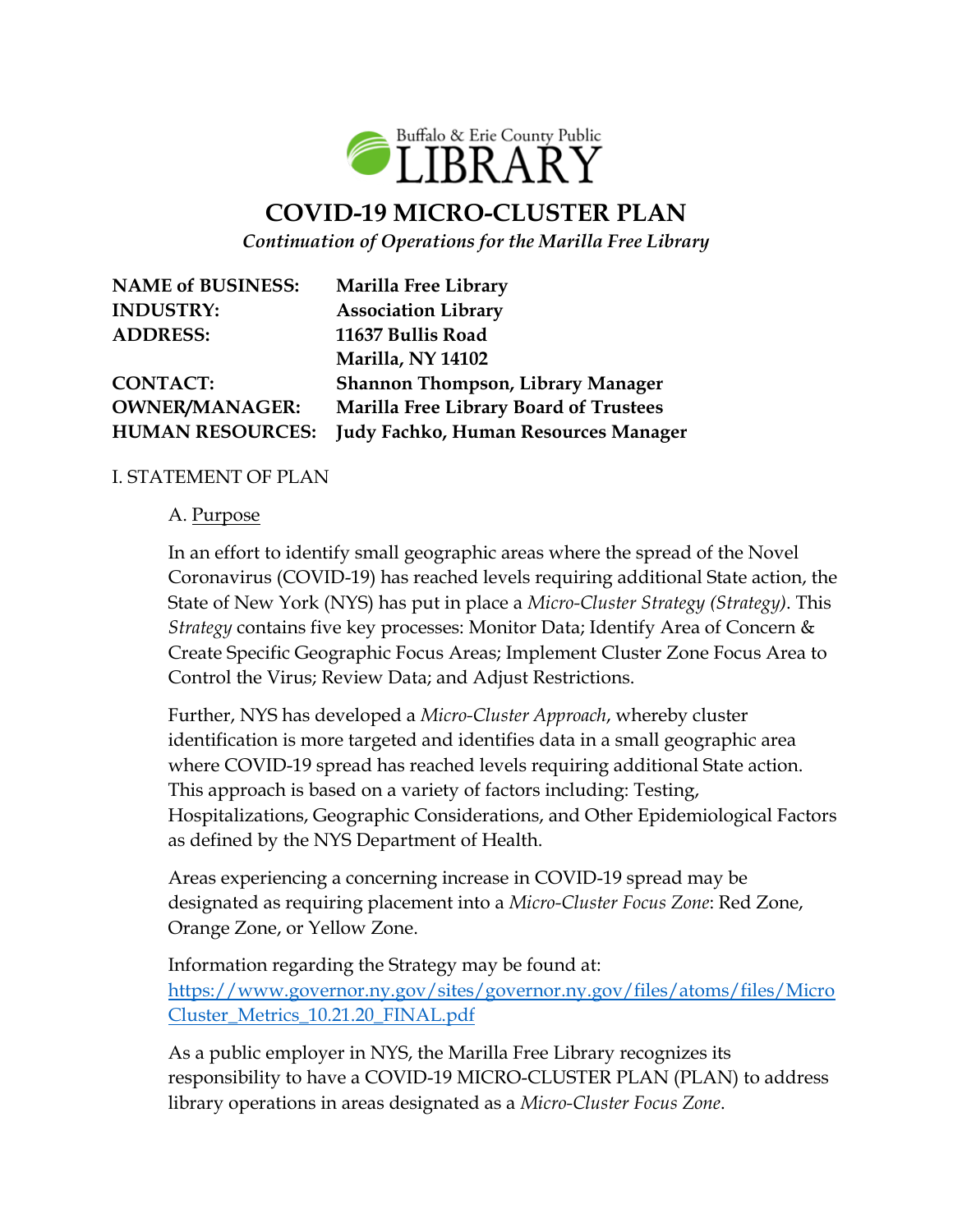## B. Applicability

This PLAN is applicable to the Marilla Free Library.

## C. PLAN

If the Marilla Free Library falls within a *Micro-Cluster Focus Zone*, the Library will respond accordingly. For the purposes of implementing this PLAN, Marilla Free Library shall be identified as a *Business under the Micro-Cluster Type of Activity* (see Appendix A – Section 3 Implement Cluster Zone Focus Area).

The Marilla Free Library COVID-19 REOPENING SAFETY PLAN shall continue to be enforced under all *Micro-Cluster Focus Zone* levels.

The Marilla Free Library will cooperate with Buffalo & Erie County Public Library (B&ECPL), New York State, Erie County and local government officials.

The Marilla Free Library shall implement the following:

#### Red Zone:

- 1. If the Marilla Free Library is located in a Red Zone the Library shall be closed;
	- a. Essential staff will maintain critical operations or may be assigned to work remotely;
	- b. Material "holds" may be redirected;
	- c. Due dates for materials checked out at a Library in a designated Red Zone will be extended;
	- d. Drop box will be closed;
	- e. Signage will be placed on doors;
	- f. Website will be modified to reflect changes;
	- g. Community will be informed.
- 2. Maintenance staff will report the Library in a designated Red Zone only to conduct Essential cleaning and disinfecting and required maintenance;
- 3. Shipping department will cease deliveries to any Library in the B&ECPL System located in a designated Red Zone;

#### Orange Zone:

- 1. If the Marilla Free Library is located in an Orange Zone the Library shall cease in-house operations and initiate walk-up and/or curbside service (if feasible);
	- a. Staff may report to the Library or may be assigned to work remotely;